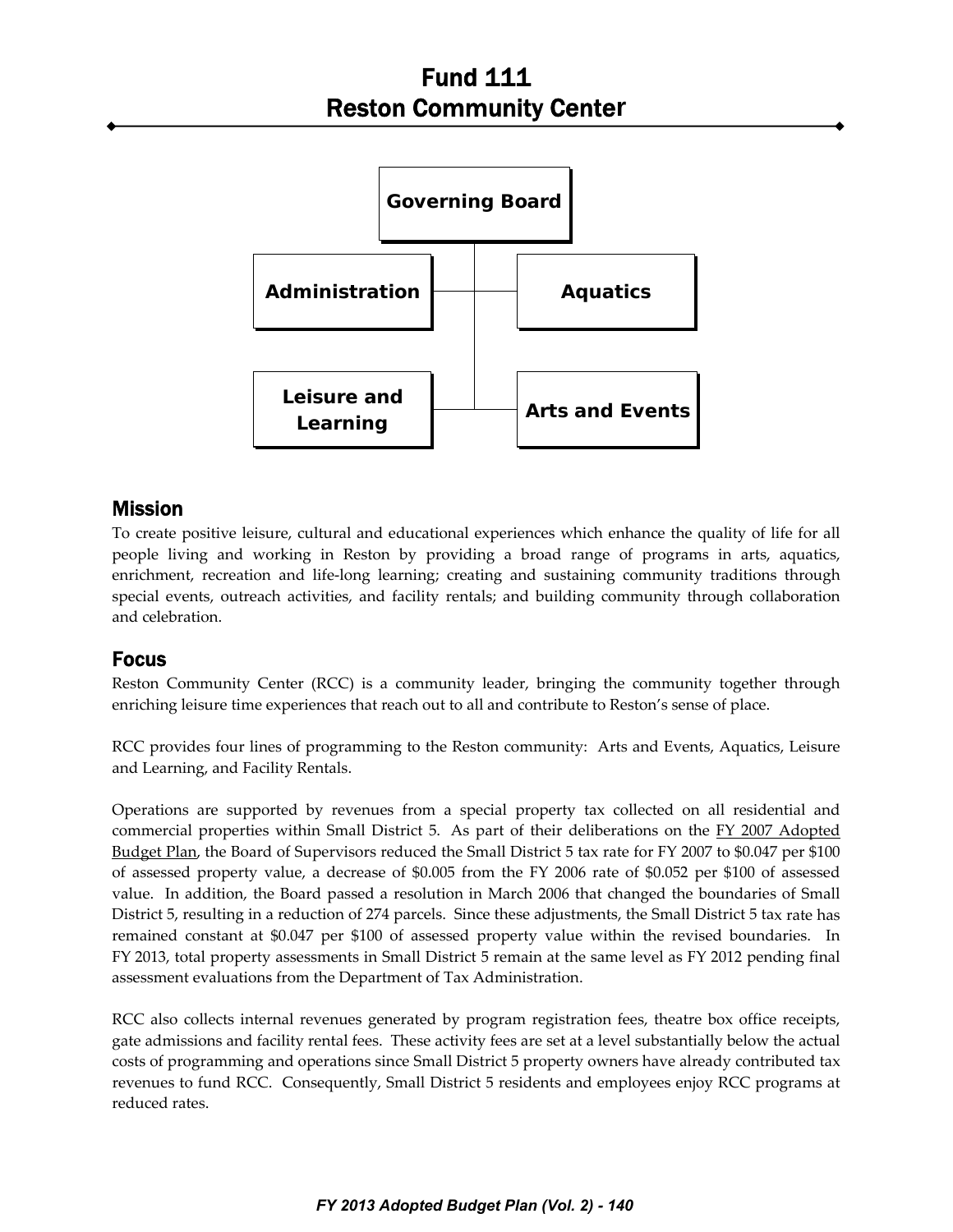Since 2002, the RCC fund balance has been divided into four reserve accounts designated to provide funds for unforeseen catastrophic facility repairs, feasibility studies for future programming, future capital projects, and economic and program contingencies. In anticipation of both increased demand and resources, the RCC Board of Governors has embarked on in‐depth exploration of community needs and best approaches in anticipation of this long‐term growth.

In FY 2011 RCC undertook expansion of its Lake Anne facility by approximately 4,500 square feet to accommodate demand for more fitness/wellness and fine arts offerings. The expansion was completed and operational on September 1, 2011.

The conclusion of the RCC Five Year Strategic Plan (2005‐2010) in 2010 required that the Board of Governors and staff develop a new Five Year Strategic Plan (2011‐2016) to address future challenges and requirements. Although the current economic climate presents challenges to maintaining revenues from taxes and fees, the Small District 5 financial outlook is stable. Furthermore, anticipated growth that is predicted to come from revisions to the Reston Master Plan and Metro extension to Dulles International Airport indicate the potential for significant residential population and property value growth, as well as commercial property value growth in the years ahead.

| <b>Agency Summary</b>                   |                          |                                                 |                                                 |                                                    |                                                 |
|-----------------------------------------|--------------------------|-------------------------------------------------|-------------------------------------------------|----------------------------------------------------|-------------------------------------------------|
| Category                                | FY 2011<br><b>Actual</b> | FY 2012<br><b>Adopted</b><br><b>Budget Plan</b> | FY 2012<br><b>Revised</b><br><b>Budget Plan</b> | FY 2013<br><b>Advertised</b><br><b>Budget Plan</b> | FY 2013<br><b>Adopted</b><br><b>Budget Plan</b> |
| <b>Authorized Positions/Staff Years</b> |                          |                                                 |                                                 |                                                    |                                                 |
| Regular                                 | 46/46                    | 49 / 49                                         | 49 / 49                                         | 49 / 49                                            | 49 / 49                                         |
| Exempt                                  | 1/1                      | 1/1                                             | 1/1                                             | 1/1                                                | 1/1                                             |
| <b>Expenditures:</b>                    |                          |                                                 |                                                 |                                                    |                                                 |
| <b>Personnel Services</b>               | \$4,148,159              | \$4,583,446                                     | \$4,950,638                                     | \$5,014,790                                        | \$5,054,834                                     |
| <b>Operating Expenses</b>               | 2,462,953                | 3,066,906                                       | 3,351,427                                       | 3,262,936                                          | 3,262,936                                       |
| <b>Subtotal</b>                         | \$6,611,112              | \$7,650,352                                     | \$8,302,065                                     | \$8,277,726                                        | \$8,317,770                                     |
| <b>Capital Projects</b>                 | \$1,503,156              | \$98,000                                        | \$1,623,289                                     | \$0                                                | \$0                                             |
| <b>Total Expenditures</b>               | \$8,114,268              | \$7,748,352                                     | \$9,925,354                                     | \$8,277,726                                        | \$8,317,770                                     |

# Budget and Staff Resources

# FY 2013 Funding Adjustments

The following funding adjustments from the  $\frac{FY}{2012}$  Adopted Budget Plan are necessary to support the FY 2013 program. Included are all adjustments recommended by the County Executive that were approved by the Board of Supervisors, as well as any additional Board of Supervisors' actions, as approved in the adoption of the budget on *May 1, 2012.*

### ♦ **Employee Compensation \$119,726**

An increase of \$119,726 in Personnel Services reflects \$79,682 for a 2.18 percent market rate adjustment (MRA) in FY 2013, effective July 2012, and \$40,044 for a 2.50 percent performance‐based scale and salary increase for non‐uniformed merit employees, effective January 2013.

### ♦ **Full Year Impact of FY 2012 Market Rate Adjustment \$69,591**

As part of the *FY 2011 Carryover Review*, the Board of Supervisors approved an increase of \$69,591 in Personnel Services for a 2.0 percent market rate adjustment (MRA), effective September 24, 2011.

### *FY 2013 Adopted Budget Plan (Vol. 2) - 141*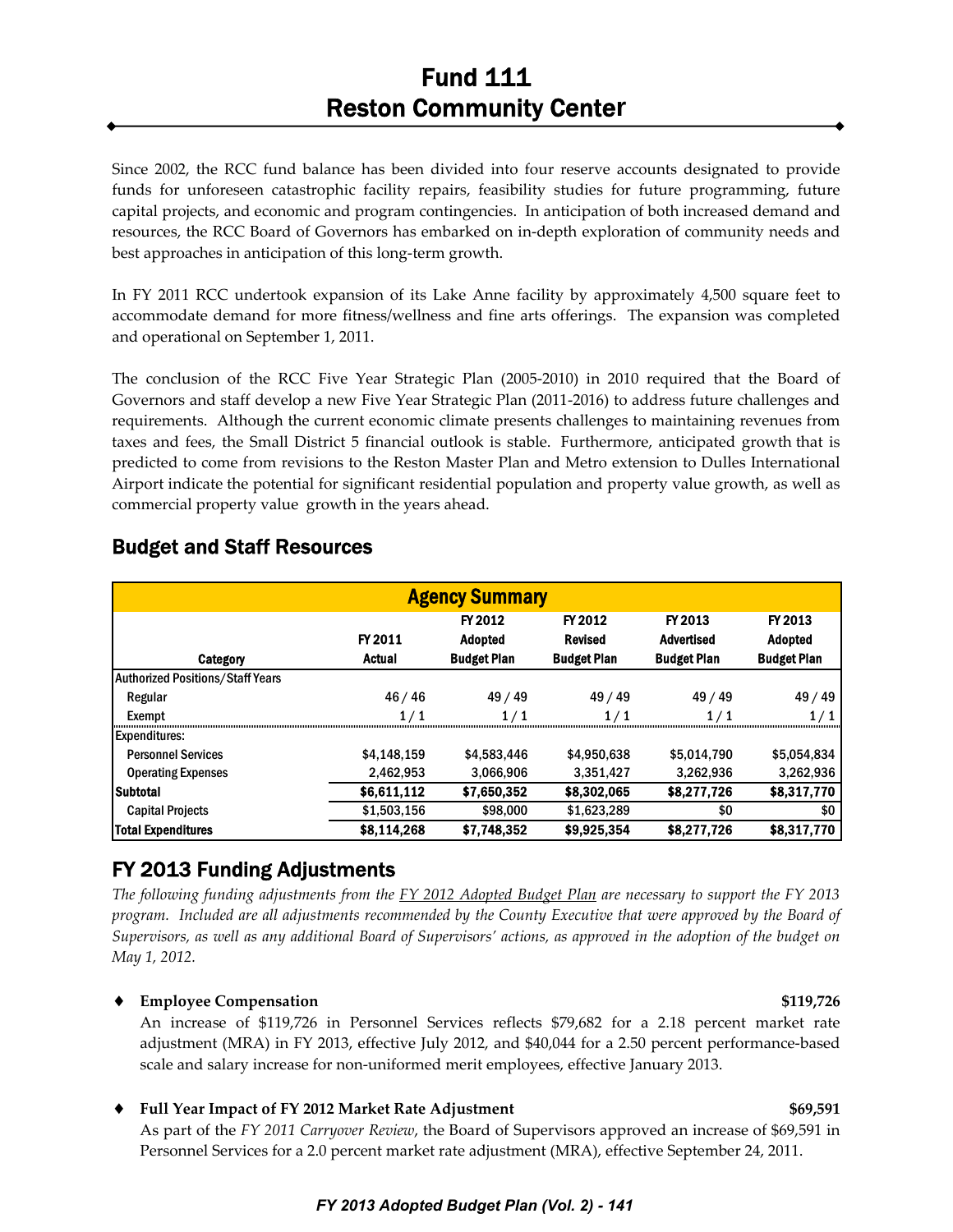#### ♦ **Personnel Services \$241,412**

An increase of \$241,412 is required to reflect increased costs based on actual experience for salary and fringe benefits, as well as program labor costs due to changes in the scope of program and activity offerings approved by the Reston Community Board on September 12, 2011.

#### ♦ **Other Post‐Employment Benefits \$40,659**

An increase of \$40,659 in Personnel Services reflects required adjustments associated with providing Other Post‐Employment Benefits (OPEBs) to retirees, including the Retiree Health Benefits Subsidy. Before FY 2011, costs related to these benefits were paid solely by the General Fund; however, these costs are now spread across funds in order to more appropriately reflect benefit-related expenses for the employees within each fund. For more information on Other Post-Employment Benefits, please refer to Fund 603, OPEB Trust Fund, in Volume 2 of the FY 2013 Adopted Budget Plan.

### ♦ **Operating Expenses \$196,030**

Funding of \$196,030 is required for additional programs and activities approved by the Reston Community Center Board on September 12, 2011.

# Changes to FY 2012 Adopted Budget Plan

The following funding adjustments reflect all approved changes in the FY 2012 Revised Budget Plan since passage of the FY 2012 Adopted Budget Plan. Included are all adjustments made as part of the FY 2011 Carryover Review, *FY 2012 Third Quarter Review, and all other approved changes through April 24, 2012.*

### ♦ **Carryover Adjustments \$2,545,674**

As part of the *FY 2011 Carryover Review*, the Board of Supervisors approved funding of \$53,105 in Personnel Services for a 2.0 percent market rate adjustment, effective September 24, 2011. In addition, the Board approved an increase of \$2,492,569, including: \$1,443,960 in unexpended project balances; \$450,000 in additional project funding, comprised of \$150,000 for Hunters Woods upgrades primarily as a result of electrical and other related improvements, and \$300,000 to provide funding for Americans with Disabilities Act facility upgrades which will be supported by an appropriation from fund balance; \$314,087 in Personnel Services for fringe benefits and additional position costs based on the prior year actuals; \$208,900 in new program requirements of approved by the RCC Board in March 2011, primarily in the areas of arts and events, media, and learning and leisure; and \$75,622 in encumbered carryover. Please note that audit adjustments totaling an increase of \$368,672 to FY 2011 expenditures associated with additional capital costs for Project 003717, Lake Anne Facility Renovation resulted in a Capital Projects reduction of a commensurate amount in FY 2012.

## Cost Centers

The four cost centers in Fund 111, Reston Community Center, are Administration (which includes facility rentals), Arts and Events, Aquatics, and Leisure and Learning. These distinct program areas work to fulfill the mission and carry out the key initiatives of the Reston Community Center.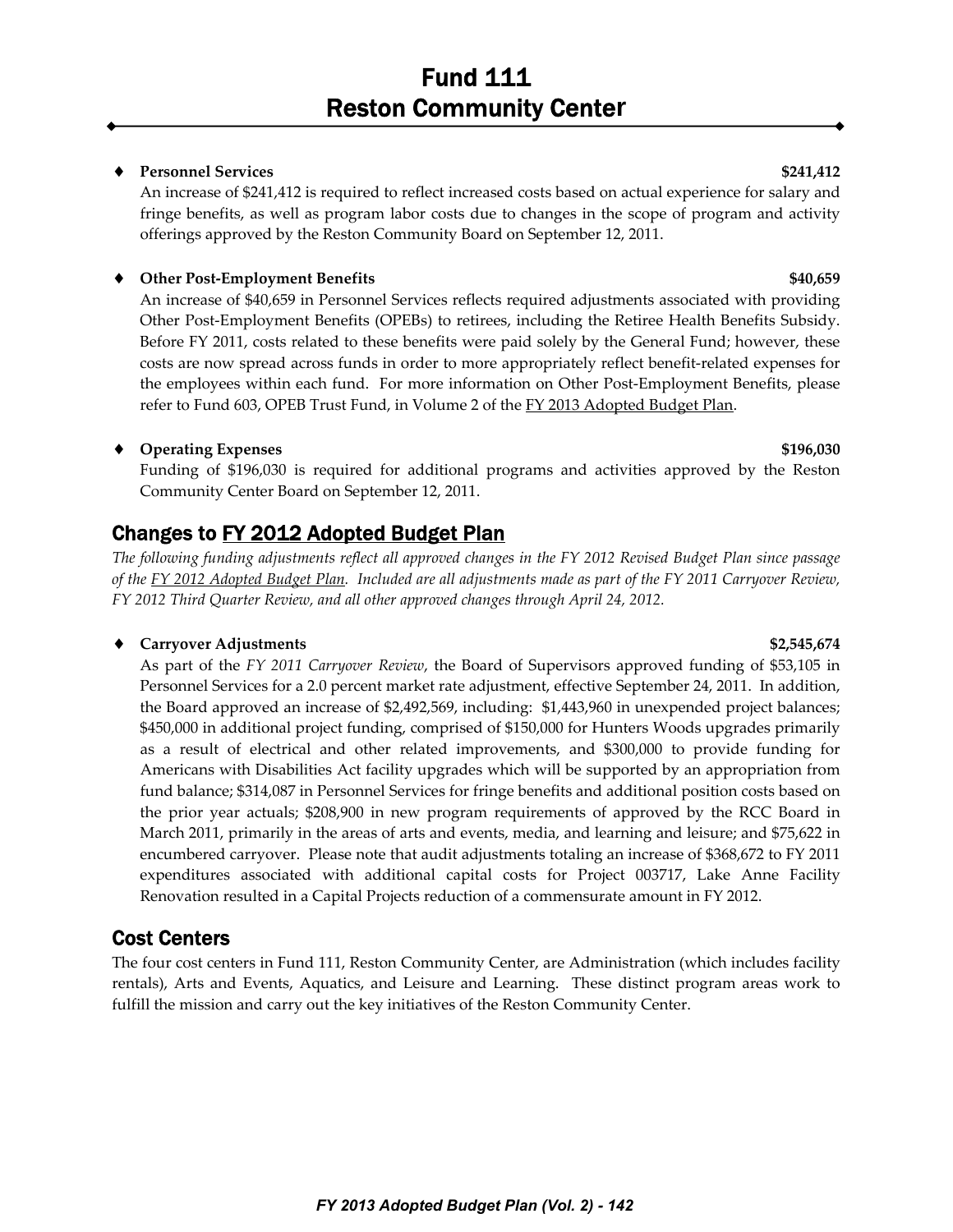# Administration  $\mathbf{F}$   $\mathbf{F}$   $\mathbf{F}$

| <b>Funding Summary</b>                  |                   |                                                 |                                                 |                                                    |                                                 |
|-----------------------------------------|-------------------|-------------------------------------------------|-------------------------------------------------|----------------------------------------------------|-------------------------------------------------|
| <b>Category</b>                         | FY 2011<br>Actual | FY 2012<br><b>Adopted</b><br><b>Budget Plan</b> | FY 2012<br><b>Revised</b><br><b>Budget Plan</b> | FY 2013<br><b>Advertised</b><br><b>Budget Plan</b> | FY 2013<br><b>Adopted</b><br><b>Budget Plan</b> |
| <b>Authorized Positions/Staff Years</b> |                   |                                                 |                                                 |                                                    |                                                 |
| Regular                                 | 26/26             | 28/28                                           | 28/28                                           | 28/28                                              | 28/28                                           |
| Exempt                                  | 1/1               | 1/1                                             | 1/1                                             | 1/1                                                | 1/1                                             |
| <b>Total Expenditures</b>               | \$5,033,969       | \$4,383,465                                     | \$6,372,915                                     | \$4,676,152                                        | \$4,698,600                                     |

|   | <b>Position Summary</b>                                   |   |                                         |   |                                     |  |  |
|---|-----------------------------------------------------------|---|-----------------------------------------|---|-------------------------------------|--|--|
|   | <b>Executive Director, E</b>                              |   | <b>Management Analyst I</b>             |   | <b>Administrative Assistant V</b>   |  |  |
|   | <b>Deputy Director</b>                                    |   | <b>Public Information Officer I</b>     |   | <b>Administrative Assistants IV</b> |  |  |
| 1 | <b>Financial Specialist II</b>                            |   | <b>Chief, Bldg. Maintenance Section</b> |   | <b>Administrative Assistant III</b> |  |  |
|   | <b>Financial Specialist I</b>                             |   | <b>Senior Maintenance Workers</b>       | 6 | <b>Administrative Assistants II</b> |  |  |
| 1 | Network Telecom Analyst I                                 | 5 | <b>Maintenance Workers</b>              |   | <b>Graphic Artist III</b>           |  |  |
|   | <b>Communications Specialist II</b>                       |   | <b>Facility Attendant II</b>            |   |                                     |  |  |
|   | <b>TOTAL POSITIONS</b><br>29 Positions / 29.0 Staff Years |   |                                         |   | <b>E</b> Denotes Exempt Position    |  |  |
|   |                                                           |   |                                         |   |                                     |  |  |

## Key Performance Measures

#### Goal

To provide effective leadership, supervision and administrative support for RCC programs and to maintain and prepare the facilities of the Reston Community Center for constituents of Small District 5.

### **Objectives**

♦ Increase online transactions to at least 20 percent of all sale transactions.

| <b>Indicator</b>                                                                 | <b>FY 2009</b><br><b>Actual</b> | <b>Prior Year Actuals</b><br>FY 2010<br><b>Actual</b> | FY 2011<br><b>Estimate/Actual</b> | <b>Current</b><br><b>Estimate</b><br>FY 2012 | <b>Future</b><br><b>Estimate</b><br>FY 2013 |
|----------------------------------------------------------------------------------|---------------------------------|-------------------------------------------------------|-----------------------------------|----------------------------------------------|---------------------------------------------|
| Output:                                                                          |                                 |                                                       |                                   |                                              |                                             |
| Increase online transactions to at least<br>20 percent of all sale transactions. | <b>NA</b>                       | NΑ                                                    | <b>NA</b>                         | <b>NA</b>                                    | 2,004                                       |

# Performance Measurement Results

The University of Virginia Center for Survey Research conducted a survey of Small District 5 in FY 2010. In FY 2012, RCC investigated whether or not to conduct a survey of Small District 5 to gauge community response to issues that are identified by the Board of Governors.

Key efforts in FY 2012 are directed to support the development of RCC's Five Year Strategic Plan (2011-2016) and to support the expansion of RCC's Lake Anne facility. Additionally, the Fairfax County/Department of Justice settlement regarding ADA features of facilities necessitated a review and planning for capital improvements related to the Settlement. An extensive review of RCC's personnel configuration was undertaken in FY 2011 to respond to the mandated changes arising from the Affordable Health Care Act and other federal requirements.

#### *FY 2013 Adopted Budget Plan (Vol. 2) - 143*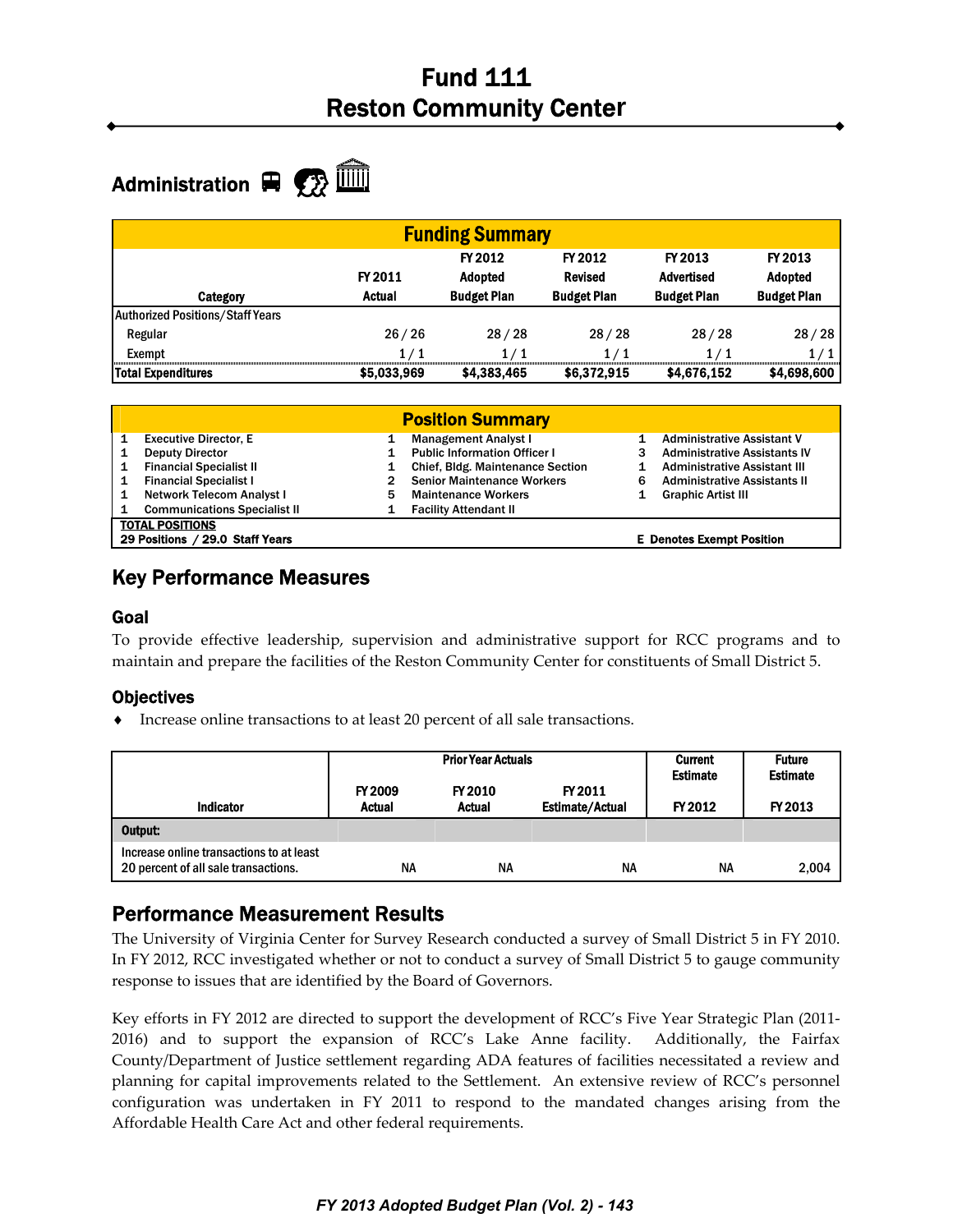In FY 2012, in support of the new Strategic Plan RCC planned a redesign and re‐launch of the RCC website; expansion of communications efforts in electronic and other formats, continuation of the collaborative efforts with community partners on a variety of initiatives and efforts, and improvement of internal capabilities with training support and appropriate innovations.

## Arts and Events

| <b>Funding Summary</b>           |                          |                                                 |                                                 |                                                    |                                                 |
|----------------------------------|--------------------------|-------------------------------------------------|-------------------------------------------------|----------------------------------------------------|-------------------------------------------------|
| Category                         | FY 2011<br><b>Actual</b> | FY 2012<br><b>Adopted</b><br><b>Budget Plan</b> | FY 2012<br><b>Revised</b><br><b>Budget Plan</b> | FY 2013<br><b>Advertised</b><br><b>Budget Plan</b> | FY 2013<br><b>Adopted</b><br><b>Budget Plan</b> |
| Authorized Positions/Staff Years |                          |                                                 |                                                 |                                                    |                                                 |
| Regular                          | 8/8                      | 8/8                                             | 8/8                                             | 8/8                                                | 8/8                                             |
| <b>Total Expenditures</b>        | \$1,338,793              | \$1,392,721                                     | \$1,458,602                                     | \$1,487,017                                        | \$1,494,539                                     |

|                                                  | <b>Position Summary</b>                  |                                    |
|--------------------------------------------------|------------------------------------------|------------------------------------|
| <b>Theatrical Arts Director</b>                  | <b>Theatre Technical Director</b>        | <b>Administrative Assistant IV</b> |
| <b>Park/Recreation Specialists II</b>            | <b>Asst. Theatre Technical Directors</b> | Administrative Assistant III       |
| TOTAL POSITIONS<br>8 Positions / 8.0 Staff Years |                                          |                                    |

## Key Performance Measures

### Goal

I

To provide Performing Arts, Arts Education and Community Event presentations to the residents of Small District 5 in order to increase the cultural awareness of the community in disciplines of dance, theatre, music and related arts as well as to create and sustain community traditions through community events.

### **Objectives**

- ♦ To achieve attendance for Professional Touring Artist Series performances that averages 60 percent or better of capacity.
- ♦ To achieve enrollment in arts education offerings that averages 85 percent or better of capacity.
- ♦ To support community arts organization patrons by providing rental of the CenterStage and related art space as measured by audience attendance of 65 percent of capacity or better at these organizationsʹ presentations.
- ♦ To provide artist residency and similar outreach activities in Small District 5 schools and related settings as measured by offerings that reach targeted school age populations (elementary, middle and high school). Outreach activity and performance or other artistic/cultural residency efforts will be provided to 100 percent of eight Small District 5 elementary schools, and 100 percent of the two Small District 5 middle and high schools annually. Attendance totals will vary depending on the nature of the artist residency/outreach activity.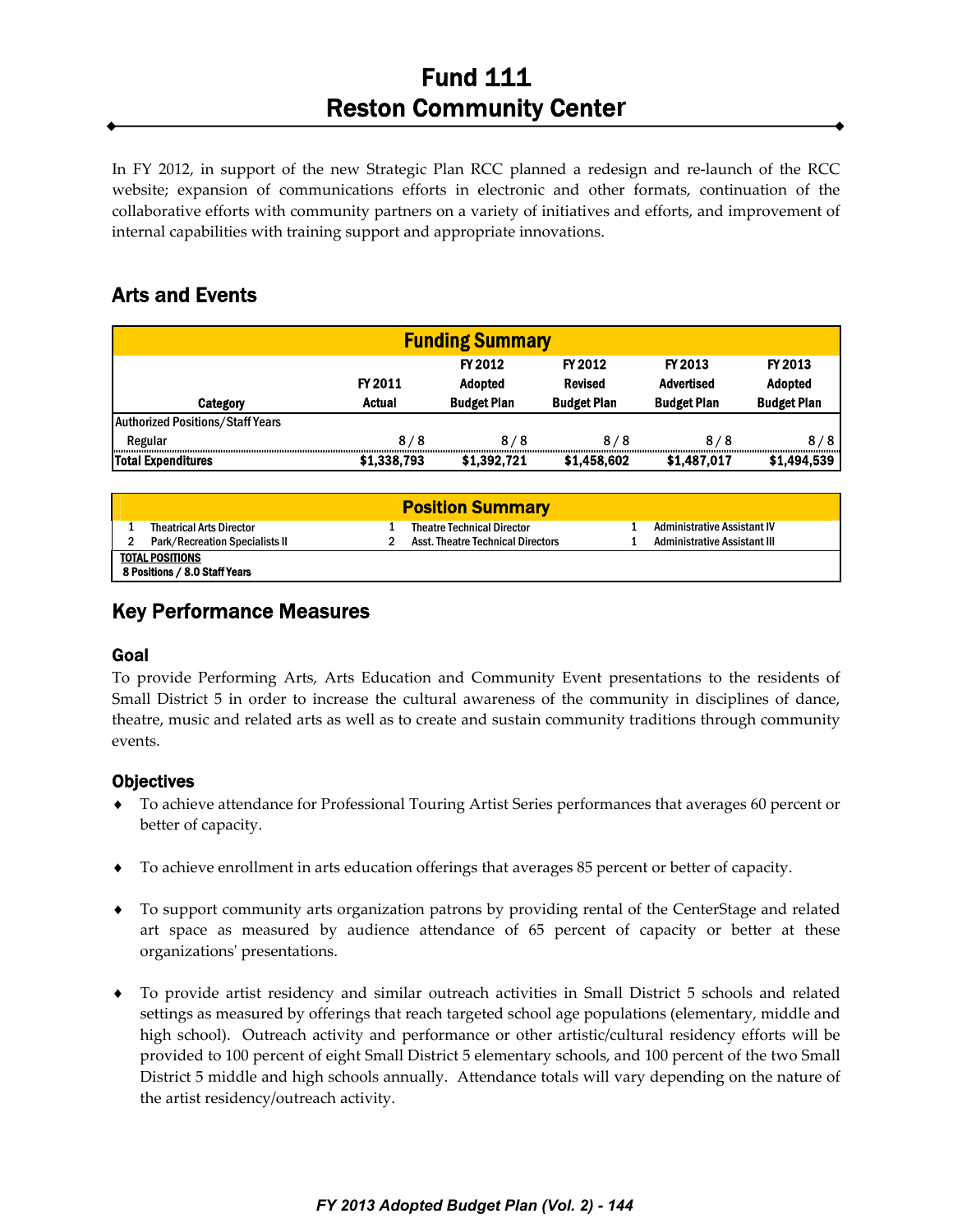♦ To enhance community identity and build community traditions with community events by offering an enhanced number of significant events that averages 12 events per year that feature collaboration and partnership with other community entities with attendance at significant events achieving 92 percent of capacity.

|                                                                        |                          | <b>Prior Year Actuals</b> |                                   | <b>Current</b><br><b>Estimate</b> | <b>Future</b><br><b>Estimate</b> |
|------------------------------------------------------------------------|--------------------------|---------------------------|-----------------------------------|-----------------------------------|----------------------------------|
| Indicator                                                              | FY 2009<br><b>Actual</b> | FY 2010<br><b>Actual</b>  | FY 2011<br><b>Estimate/Actual</b> | FY 2012                           | FY 2013                          |
| Output:                                                                |                          |                           |                                   |                                   |                                  |
| Professional Artist patrons served                                     | 4,237                    | 3,511                     | 3,306 / 3,851                     | 3.480                             | 3,480                            |
| Arts' patrons served                                                   | 1,574                    | 1,602                     | 1,636 / 1,628                     | 1,839                             | 1,880                            |
| CenterStage and related art space<br>rental patrons served             | 9,791                    | 9,275                     | 10,368 / 14,011                   | 13,572                            | 13,572                           |
| Small District #5 number of<br><b>Elementary Schools</b>               | 0                        | 5                         | 8/8                               | 8                                 | 8                                |
| Small District #5 number of Middle<br>and High Schools                 | $\overline{2}$           | 2                         | 2/2                               | $\overline{2}$                    | $\overline{\mathbf{2}}$          |
| Participation in artist residency and<br>outreach activities           | 800                      | 3,736                     | 3,500 / 3,826                     | 3,500                             | 3,500                            |
| Number of partnered events offered                                     | 11                       | 13                        | 12/12                             | 13                                | 14                               |
| <b>Efficiency:</b>                                                     |                          |                           |                                   |                                   |                                  |
| Cost per Professional Artist patron                                    | \$68.18                  | \$107.45                  | \$102.74 / \$101.93               | \$111.07                          | \$120.31                         |
| <b>Professional Artist events capacity</b>                             | 7,740                    | 6,090                     | 5,510/5,800                       | 5,800                             | 5,800                            |
| Cost per Arts' patron                                                  | \$81.14                  | \$97.66                   | \$117.61 / \$97.46                | \$115.35                          | \$102.88                         |
| Arts' offerings enrollment capacity                                    | 1,660                    | 1,925                     | 1,925 / 2,033                     | 2,164                             | 2,212                            |
| CenterStage and related arts space<br>capacity                         | 13,340                   | 13,630                    | 15,950 / 21,712                   | 20,880                            | 20,880                           |
| <b>Outcome:</b>                                                        |                          |                           |                                   |                                   |                                  |
| <b>Professional Artist events attendance</b><br>as percent of capacity | 56.00%                   | 57.65%                    | 60.00% / 66.00%                   | 60.00%                            | 60.00%                           |
| Arts' offerings enrollment as percent<br>of capacity                   | 95.0%                    | 83.2%                     | 85.0% / 80.0%                     | 85.0%                             | 85.0%                            |
| Attendance as percent of capacity                                      | 73.0%                    | 68.0%                     | 65.0% / 65.0%                     | 65.0%                             | 65.0%                            |
| Percent of elementary schools<br>participating                         | 0%                       | 63%                       | 75% / 100%                        | 100%                              | 100%                             |
| Percent of Middle/High Schools<br>participating                        | 100%                     | 100%                      | 100% / 100%                       | 100%                              | 100%                             |
| Attendance at significant events as a<br>percent of capacity.          | 90%                      | 95%                       | 92%/95%                           | 92%                               | 92%                              |

## Performance Measurement Results

#### **Performing Arts**

During FY 2011, the Arts and Events Department continued the program structure of the Professional Touring Artist Series established in FY 2010**.** FY 2011 audience participation increased in total attendance and percent of capacity. The percent of capacity went up to 66 percent, an 8 percent increase. While income was also higher in FY 2011 over the FY 2010, the shortfall in projected income resulted from continuing a lower price structure for the performances and offering a performance free of charge due to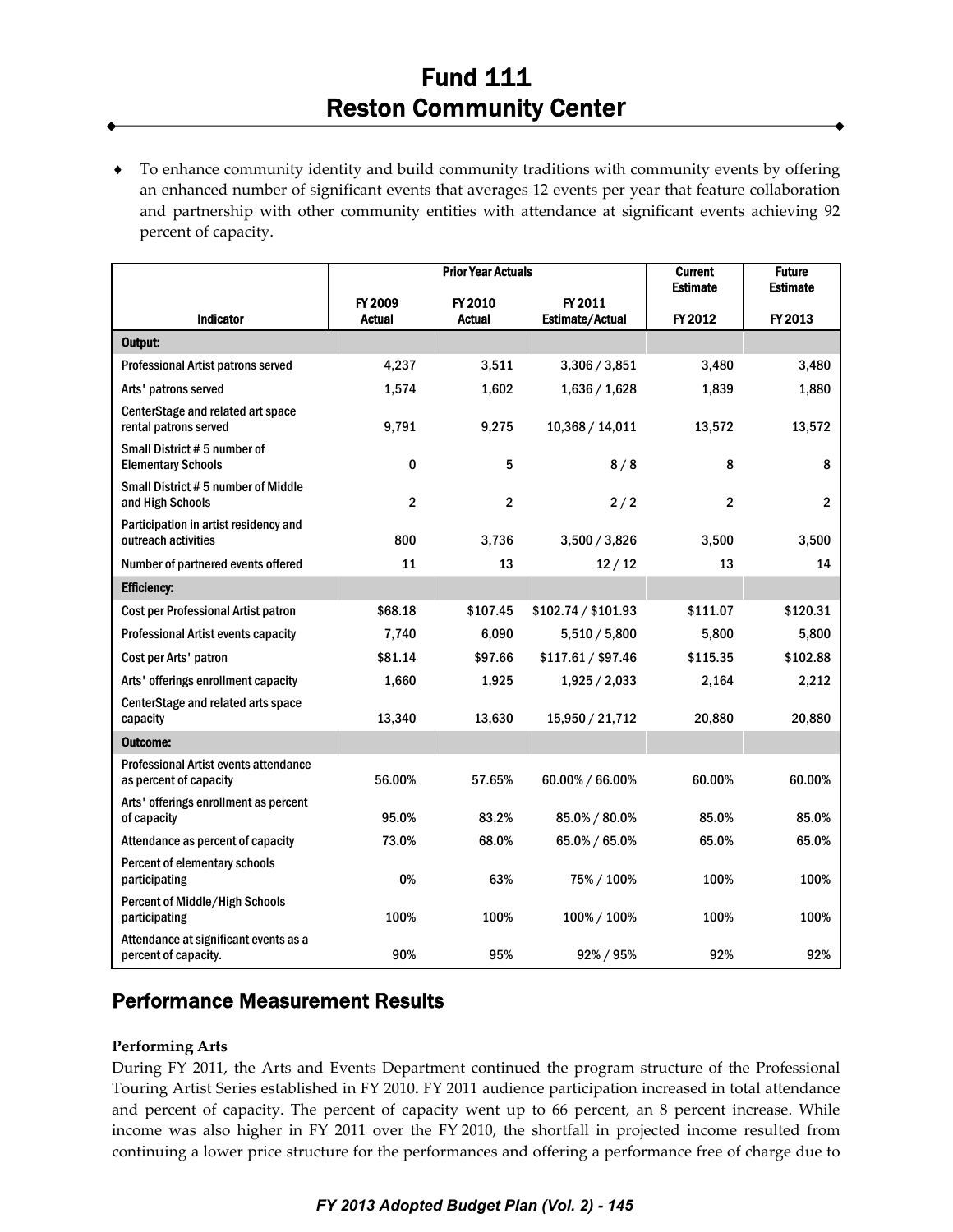a partnership agreement with the Fairfax County Library Foundation**.** New community partnerships and programs were identified per the Five Year Strategic Plan (2011‐2016) for FY 2012. These included a new film series with contributions from the Initiative for Public Art – Reston (IPAR) and a "Meet the Artist Series" in partnership with the Osher Lifelong Learning Institute (OLLI) at George Mason University.

#### **Arts Education Enrollment**

Renovations in the Lake Anne facility had a minor effect on enrollment on some FY 2011 Arts Education class offerings. In FY 2012 the expansion at Lake Anne is yielding more class offerings and increased capacity for highly desirable programs per the Programs objective in the Five Year Strategic Plan (2011‐ 2016). A three‐dimensional media classroom, expanded art studio classroom, and larger capacity ceramics studio were part of RCC Lake Anne improvements.

#### **Rental Capacity**

FY 2011 actual rental revenue fell compared with estimates due to lower utilization of the program than originally anticipated. Despite fewer rental hours being booked, the number of rental clients increased in FY 2011 with the addition of four new renters. RCC's new rental policy and rates came into effect in FY 2012 and income is expected to be enhanced because of the increased hourly rates.

#### **Performing Arts/Arts Education Outreach**

Outreach to area schools was maintained at a high level by contracting through the Professional Touring Artist Series.

#### **Community Events**

Partnered events in the community in FY 2011 were maintained at the levels set in FY 2010. Community Events is seeing an expansion of partnered events in FY 2012 with new activities consistent with objectives in the Five Year Strategic Plan's Collaboration and Outreach goals.

## Aquatics

| <b>Funding Summary</b>                  |               |                    |                    |                    |                    |
|-----------------------------------------|---------------|--------------------|--------------------|--------------------|--------------------|
|                                         |               | FY 2012            | FY 2012            | FY 2013            | FY 2013            |
|                                         | FY 2011       | <b>Adopted</b>     | <b>Revised</b>     | <b>Advertised</b>  | <b>Adopted</b>     |
| Category                                | <b>Actual</b> | <b>Budget Plan</b> | <b>Budget Plan</b> | <b>Budget Plan</b> | <b>Budget Plan</b> |
| <b>Authorized Positions/Staff Years</b> |               |                    |                    |                    |                    |
| Regular                                 | 5/5           | 5/5                | 5/5                | 5/5                | 5/5                |
| <b>Total Expenditures</b>               | \$698,708     | \$715.549          | \$735.204          | \$737,832          | \$741,683          |

| <b>Position Summary</b>              |                                     |  |  |  |  |
|--------------------------------------|-------------------------------------|--|--|--|--|
| <b>Park/Recreation Specialist II</b> | <b>Administrative Assistants II</b> |  |  |  |  |
| <b>Park/Recreation Specialist I</b>  |                                     |  |  |  |  |
| Park/Recreation Assistant            |                                     |  |  |  |  |
| <b>TOTAL POSITIONS</b>               |                                     |  |  |  |  |
| 5 Positions / 5.0 Staff Years        |                                     |  |  |  |  |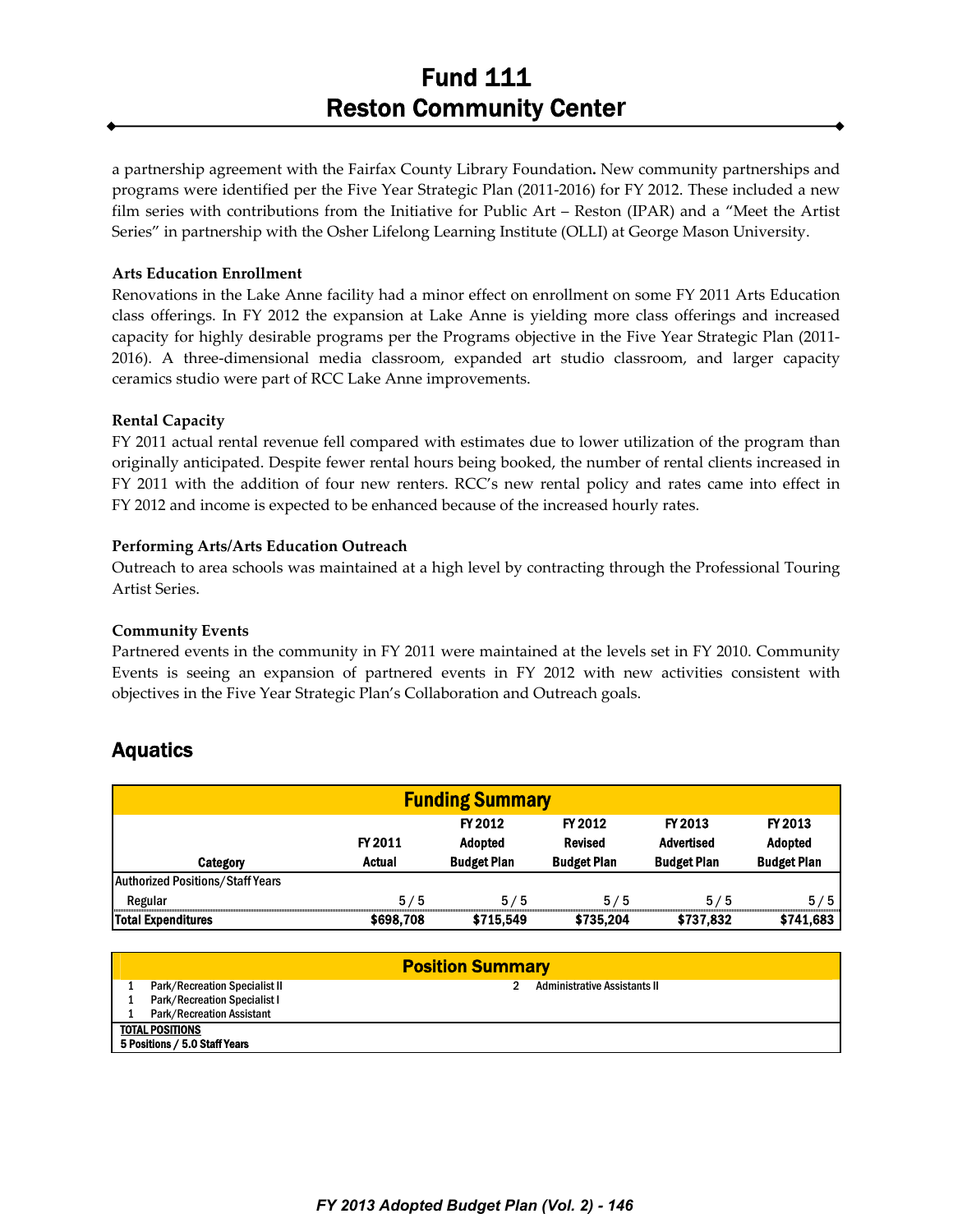## Key Performance Measures

### Goal

To provide a safe and healthy professional pool environment and balanced Aquatics programming year round for all age groups in Small District 5.

### **Objectives**

♦ To achieve 90 percent enrollment/participation for Instructional, Recreational, and Lap Swimming/Competitive lines of programming.

|                                                    |                                 | <b>Prior Year Actuals</b> |                                   | <b>Current</b><br><b>Estimate</b> | <b>Future</b><br><b>Estimate</b> |
|----------------------------------------------------|---------------------------------|---------------------------|-----------------------------------|-----------------------------------|----------------------------------|
| <b>Indicator</b>                                   | <b>FY 2009</b><br><b>Actual</b> | FY 2010<br><b>Actual</b>  | FY 2011<br><b>Estimate/Actual</b> | FY 2012                           | FY 2013                          |
| Output:                                            |                                 |                           |                                   |                                   |                                  |
| Patrons served                                     | 59.290                          | 68.115                    | 69,300 / 70,602                   | 69.300                            | 69,300                           |
| <b>Efficiency:</b>                                 |                                 |                           |                                   |                                   |                                  |
| Cost per patron                                    | \$6.79                          | \$5.79                    | \$5.11 / \$5.51                   | \$5.54                            | \$5.80                           |
| <b>Enrollment capacity</b>                         | 77.000                          | 76.003                    | 77,000 / 77,000                   | 77.000                            | 77,000                           |
| Outcome:                                           |                                 |                           |                                   |                                   |                                  |
| Participation enrollment as percent of<br>capacity | 77.00%                          | 88.46%                    | 90.00% / 92.00%                   | 90.00%                            | 90.00%                           |

# Performance Measurement Results

The FY 2011 increase in patrons and rental revenue occurred due to added calendar availability for historical users to increase the number of practice/rental sessions.

The Drowning Education and Awareness Program (DEAP) had good participation with over 350 attendees. While not a revenue generating program, DEAP is a high profile endeavor to present valuable information to the community and to present Aquatics programming in non‐water settings. FY 2012 was the first year expanded presentations were provided utilizing venues offered by local youth and adult swim teams. Additionally RCC will continue to increase collaboration with Reston Association to maximize opportunities in their facilities.

The RCC FY 2011 Fee Waiver program resulted in 318 patron transactions directly applied to activity registrations, daily admission payment and bulk pass purchases. Revenue projections were not reached partially due to utilization of the agency's Fee Waiver program and partially due to lower than anticipated enrollment and utilization of the RCC's Terry L. Smith Aquatics Center by fee‐paying patrons. Patrons' frustration with the lack of space in the most popular Aquatics program offerings continues to be expressed and pool scheduling and utilization for programming has been maximized to the greatest degree possible. The agency continues to explore additional options for Aquatics facility expansion and land‐based programming to try to address the demand issue per the Five Year Strategic Plan (2011‐2016) Facilities goals and objectives. Total waitlist numbers for Aquatics classes continue to be roughly equivalent to enrolled participation.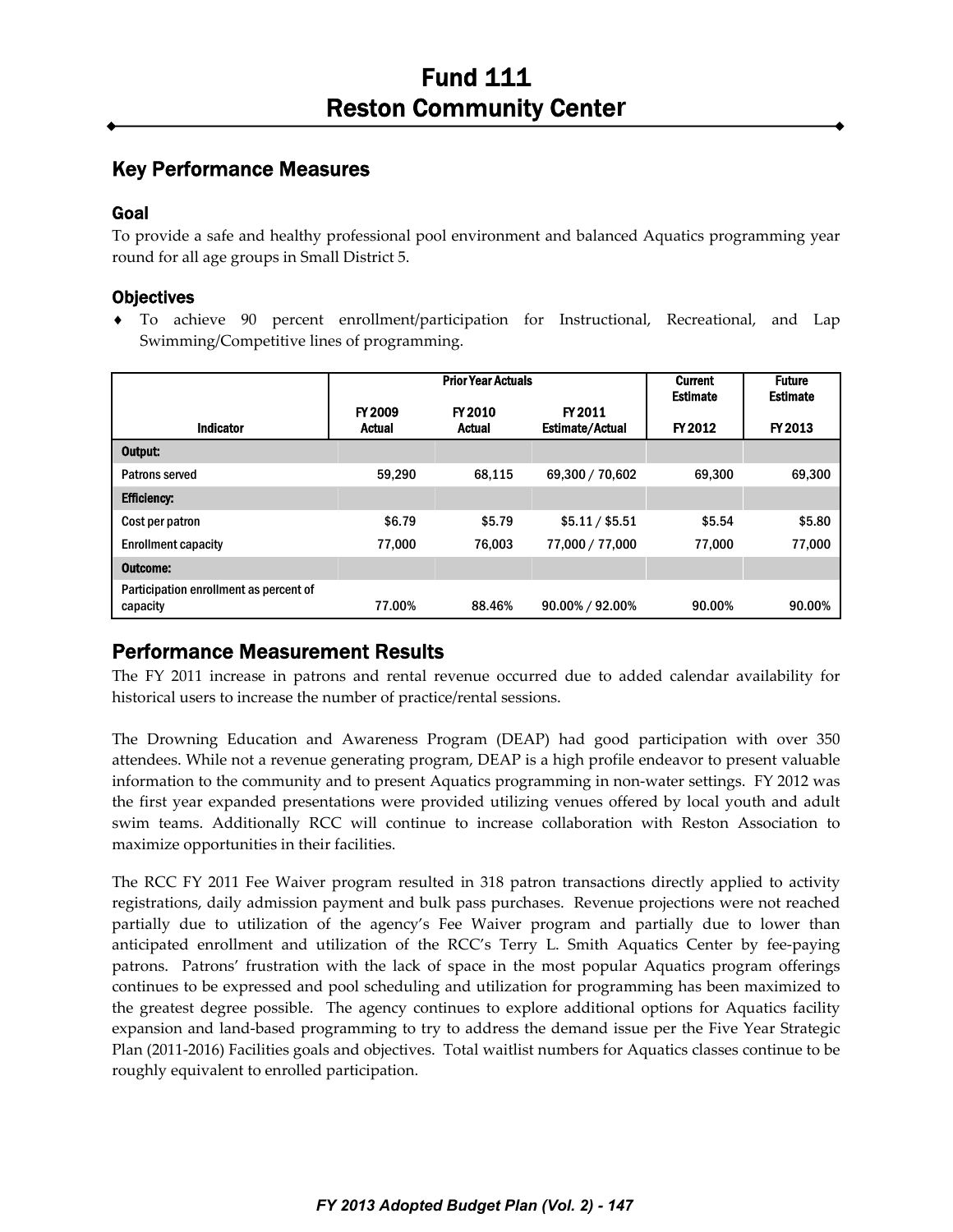# Leisure and Learning **<b>A** filt

|                                         |             | <b>Funding Summary</b> |                    |                    |                    |
|-----------------------------------------|-------------|------------------------|--------------------|--------------------|--------------------|
|                                         |             | FY 2012                | FY 2012            | FY 2013            | FY 2013            |
|                                         | FY 2011     | <b>Adopted</b>         | <b>Revised</b>     | <b>Advertised</b>  | <b>Adopted</b>     |
| Category                                | Actual      | <b>Budget Plan</b>     | <b>Budget Plan</b> | <b>Budget Plan</b> | <b>Budget Plan</b> |
| <b>Authorized Positions/Staff Years</b> |             |                        |                    |                    |                    |
| Regular                                 | 7/7         | 8/8                    | 8/8                | 8/8                | 8/8                |
| <b>Total Expenditures</b>               | \$1,042,798 | \$1.256.617            | \$1,358,633        | \$1,376,725        | \$1,382,948        |

|    |                                                                                | <b>Position Summary</b>           |
|----|--------------------------------------------------------------------------------|-----------------------------------|
| 5. | <b>Park/Recreation Specialist III</b><br><b>Park/Recreation Specialists II</b> | <b>Park/Recreation Assistants</b> |
|    | <b>TOTAL POSITIONS</b><br>8 Positions / 8.0 Staff Years                        |                                   |

## Key Performance Measures

### Goal

Reston Community Center programs evolve and adapt to a changing community to reach more people living and working in Reston. RCC programs serve diverse interests and are high quality, well‐attended, and affordable.

### **Objectives**

♦ To achieve participation rates of 83 percent of maximum enrollment in the Youth, Teen, Adult and Senior registered program offerings.

|                                                    | <b>Prior Year Actuals</b> |                          |                                   | <b>Current</b>             | <b>Future</b>              |
|----------------------------------------------------|---------------------------|--------------------------|-----------------------------------|----------------------------|----------------------------|
| <b>Indicator</b>                                   | FY 2009<br><b>Actual</b>  | FY 2010<br><b>Actual</b> | FY 2011<br><b>Estimate/Actual</b> | <b>Estimate</b><br>FY 2012 | <b>Estimate</b><br>FY 2013 |
| Output:                                            |                           |                          |                                   |                            |                            |
| <b>Enrollment capacity</b>                         | 8.461                     | 9.943                    | 10,300 / 11,590                   | 10,451                     | 10,678                     |
| Patrons served                                     | 7.846                     | 8,589                    | 8,549 / 8,919                     | 8,674                      | 8,863                      |
| <b>Efficiency:</b>                                 |                           |                          |                                   |                            |                            |
| Cost per participant                               | \$80.65                   | \$73.57                  | \$79.95 / \$70.06                 | \$80.31                    | \$76.82                    |
| Outcome:                                           |                           |                          |                                   |                            |                            |
| Participation enrollment as percent of<br>capacity | 80.00%                    | 86.38%                   | 83.00% / 77.00%                   | 83.00%                     | 83.00%                     |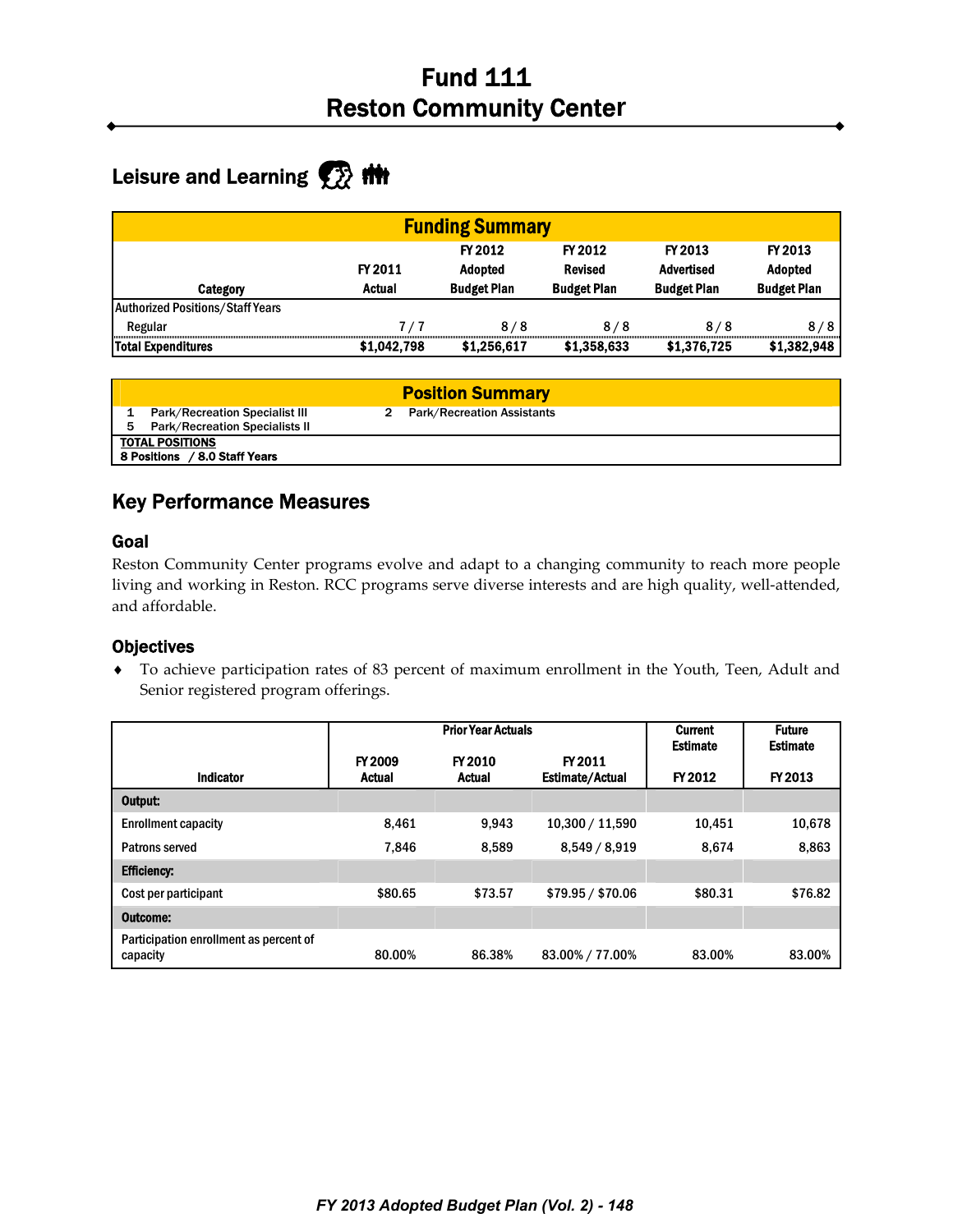## Performance Measurement Results

Planned class sizes were enlarged and patron enrollment increased in FY 2011. RCC filled 370 more seats than estimated, serving 8,919 registered Leisure and Learning patrons, and revenue earnings met projected totals with Fee Waiver users factored into the equation. Additionally, the department plans to attract patrons by offering more one‐time seminar and shorter‐duration programs (e.g. mini sessions) of the popular offerings such as fitness and enrichment classes. Regular utilization of evaluation tools will improve RCC's ability to plan new programs and schedule existing programs in a format that best meets the needs of the participants. Additionally, the Leisure and Learning department will expand its reach into the community by participating in community‐based task forces and initiatives. Program partnerships will continue to be pursued to support and enhance offerings.

Drop-In program attendance in FY 2011 increased compared to FY 2010 with an estimated 12,689 visits in dozens of offerings The Drop-In programs attracting the largest interest include the Senior Aerobics Program (referred to as "Seniorcize"), as well as Open Woodshop, Chess Club, Mah Jongg, Senior Adult Bridge, and the Current Issues Discussion Group.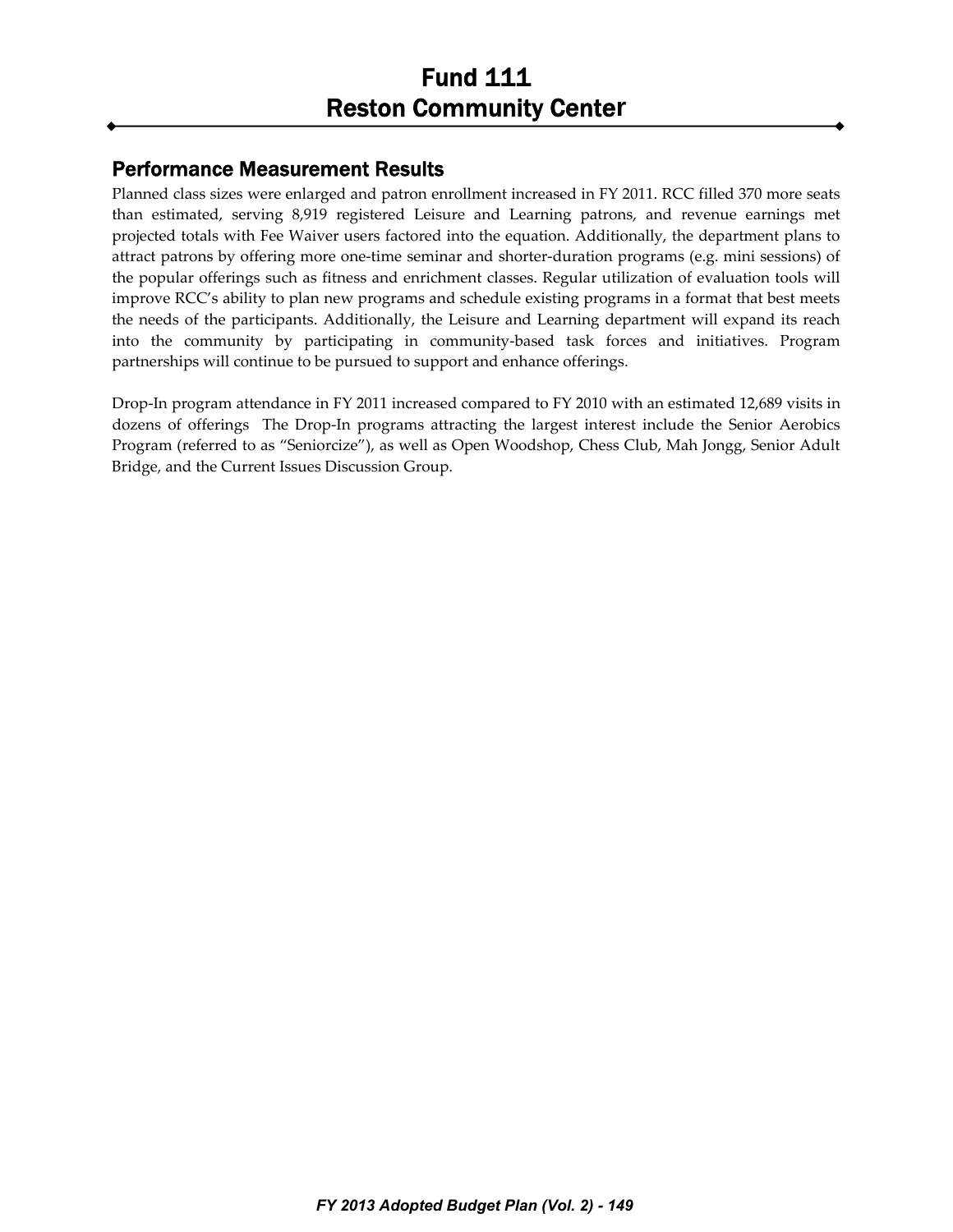### FUND STATEMENT

#### Fund Type G10, Special Revenue Funds Fund 111, Reston Community Center

|                                      |               | FY 2012            | FY 2012            | FY 2013            | FY 2013            |
|--------------------------------------|---------------|--------------------|--------------------|--------------------|--------------------|
|                                      | FY 2011       | <b>Adopted</b>     | <b>Revised</b>     | <b>Advertised</b>  | <b>Adopted</b>     |
|                                      | <b>Actual</b> | <b>Budget Plan</b> | <b>Budget Plan</b> | <b>Budget Plan</b> | <b>Budget Plan</b> |
|                                      |               |                    |                    |                    |                    |
| <b>Beginning Balance</b>             | \$8,746,167   | \$6,551,648        | \$7,467,169        | \$4,472,753        | \$4,472,753        |
| Revenue:                             |               |                    |                    |                    |                    |
| <b>Taxes</b>                         | \$5,868,550   | \$6,639,319        | \$5,958,186        | \$5,958,186        | \$5,958,186        |
| Interest                             | 46,047        | 69,644             | 47,746             | 47,077             | 47,077             |
| <b>Aquatics</b>                      | 272,519       | 284,127            | 265,000            | 286,842            | 286,842            |
| Leisure and Learning                 | 315,010       | 421.259            | 374,000            | 427.893            | 427,893            |
| Rental                               | 138,919       | 100,800            | 100.800            | 100,500            | 100,500            |
| <b>Arts and Events</b>               | 194,225       | 185,206            | 185,206            | 190,634            | 190,634            |
| <b>Total Revenue</b>                 | \$6,835,270   | \$7,700,355        | \$6,930,938        | \$7,011,132        | \$7,011,132        |
| <b>Total Available</b>               | \$15,581,437  | \$14,252,003       | \$14,398,107       | \$11,483,885       | \$11,483,885       |
| <b>Expenditures:</b>                 |               |                    |                    |                    |                    |
| <b>Personnel Services</b>            | \$4,148,159   | \$4,583,446        | \$4,950,638        | \$5,014,790        | \$5,054,834        |
| <b>Operating Expenses</b>            | 2,462,953     | 3,066,906          | 3,351,427          | 3,262,936          | 3,262,936          |
| Subtotal                             | \$6,611,112   | \$7,650,352        | \$8,302,065        | \$8,277,726        | \$8,317,770        |
| <b>Capital Projects</b>              | \$1,503,156   | \$98,000           | \$1,623,289        | \$0                | \$0                |
| <b>Total Expenditures</b>            | \$8,114,268   | \$7,748,352        | \$9,925,354        | \$8,277,726        | \$8,317,770        |
| <b>Total Disbursements</b>           | \$8,114,268   | \$7,748,352        | \$9.925.354        | \$8,277,726        | \$8,317,770        |
|                                      |               |                    |                    |                    |                    |
| <b>Ending Balance<sup>1</sup></b>    | \$7,467,169   | \$6,503,651        | \$4,472,753        | \$3,206,159        | \$3,166,115        |
| <b>Maintenance Reserve</b>           | \$820,235     | \$924,043          | \$831,713          | \$841,336          | \$841,336          |
| <b>Feasibility Study Reserve</b>     | 136,706       | 154,006            | 138,619            | 140,223            | 140,223            |
| Capital Project Reserve <sup>2</sup> | 3,000,000     | 3,000,000          | 2,550,000          | 875,840            | 875,840            |
| <b>Economic and Program Reserve</b>  | 3,500,000     | 2,325,602          | 952,421            | 1,348,760          | 1,308,716          |
| <b>Unreserved Balance</b>            | \$10,228      | \$100,000          | \$0                | \$0                | \$0                |
| Tax Rate per \$100 of Assessed Value | \$0.047       | \$0.047            | \$0.047            | \$0.047            | \$0.047            |

<sup>1</sup> The fund balance in Fund 111, Reston Community Center, is maintained at adequate levels relative to projected personnel and operating requirements. Available fund balance is divided into four reserve accounts designated to provide funds for unforeseen catastrophic facility repairs, feasibility studies for future programming, funds for future capital projects, and funds for economic and program contingencies.

 $^2$  Funds reserved for capital projects are not encumbered based on normal accounting practices; however, they are allocated for future capital projects.